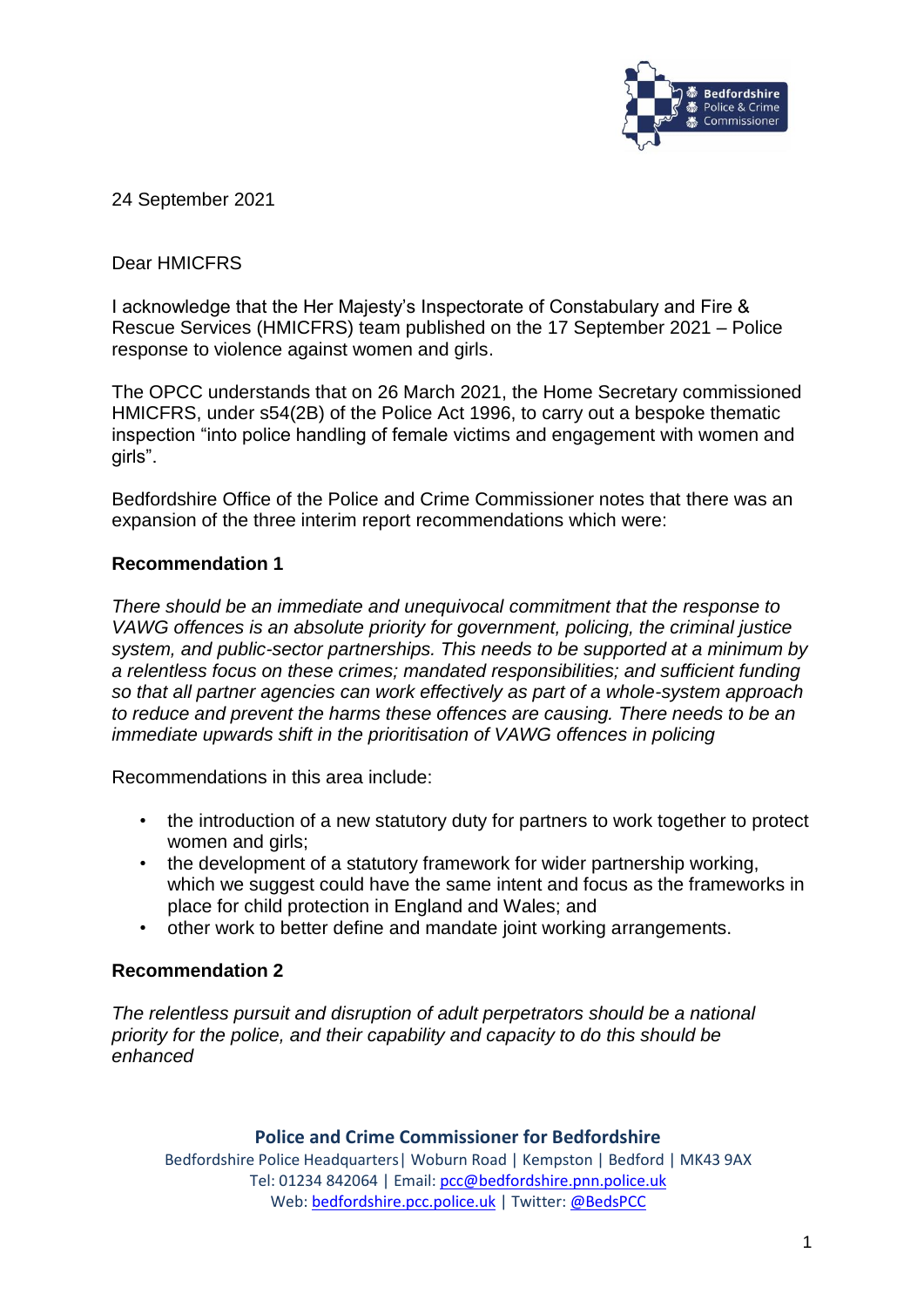

HMICFRS stated in their interim report that an effective criminal justice system is critical to ensuring that perpetrators are held to account for their crimes, and for behaviours to be addressed in a way that stops further crimes being committed. The police need to have sufficient resources to be able to respond to the changing demand and complexity of these crimes. They should also assure themselves that they are performing in a way that the public would expect in prioritising violent crimes against women and girls.

## **Recommendation 3**

*Structures and funding should be put in place to make sure victims receive tailored and consistent support*

HMICFRS stated in their interim report that victims' needs should be a central consideration of any investigation. Victims should be fully supported towards a result that reflects their wishes and considers any discrimination and inequality they may face. Consistent and accurate recording of information on the protected characteristics of victims is needed to help ensure the right support is offered.

The OPCC also notes that HMICFRS made five overarching recommendation in the final report:

### **Recommendation 1**

**There should be an immediate and unequivocal commitment that the response to VAWG offences is an absolute priority for government, policing, the criminal justice system, and public-sector partnerships. This needs to be supported at a minimum by a relentless focus on these crimes; mandated responsibilities; and sufficient funding so that all partner agencies can work effectively as part of a whole-system approach to reduce and prevent the harms these offences are causing**.

*The police cannot tackle violence against women and girls (VAWG) on their own. By the time there is a response from the police, a crime has been committed, but action is needed to prevent it happening in the first place. The only way we can achieve bold and sustainable change is if national and local government, partner agencies, and organisations work together with the police to prevent women and girls becoming victims, and make sure those who do become victims receive all the support they need.*

*For this approach to be effective, VAWG needs to be a higher priority. All agencies involved need to have a relentless, consistent and co-ordinated focus on it, and the whole system needs to be accountable for tackling these offences.*

**Police and Crime Commissioner for Bedfordshire** Bedfordshire Police Headquarters| Woburn Road | Kempston | Bedford | MK43 9AX Tel: 01234 842064 | Email[: pcc@bedfordshire.pnn.police.uk](mailto:pcc@bedfordshire.pnn.police.uk) Web: [bedfordshire.pcc.police.uk](http://www.bedfordshire.pcc.police.uk/) | Twitter[: @BedsPCC](https://twitter.com/BedsPCC)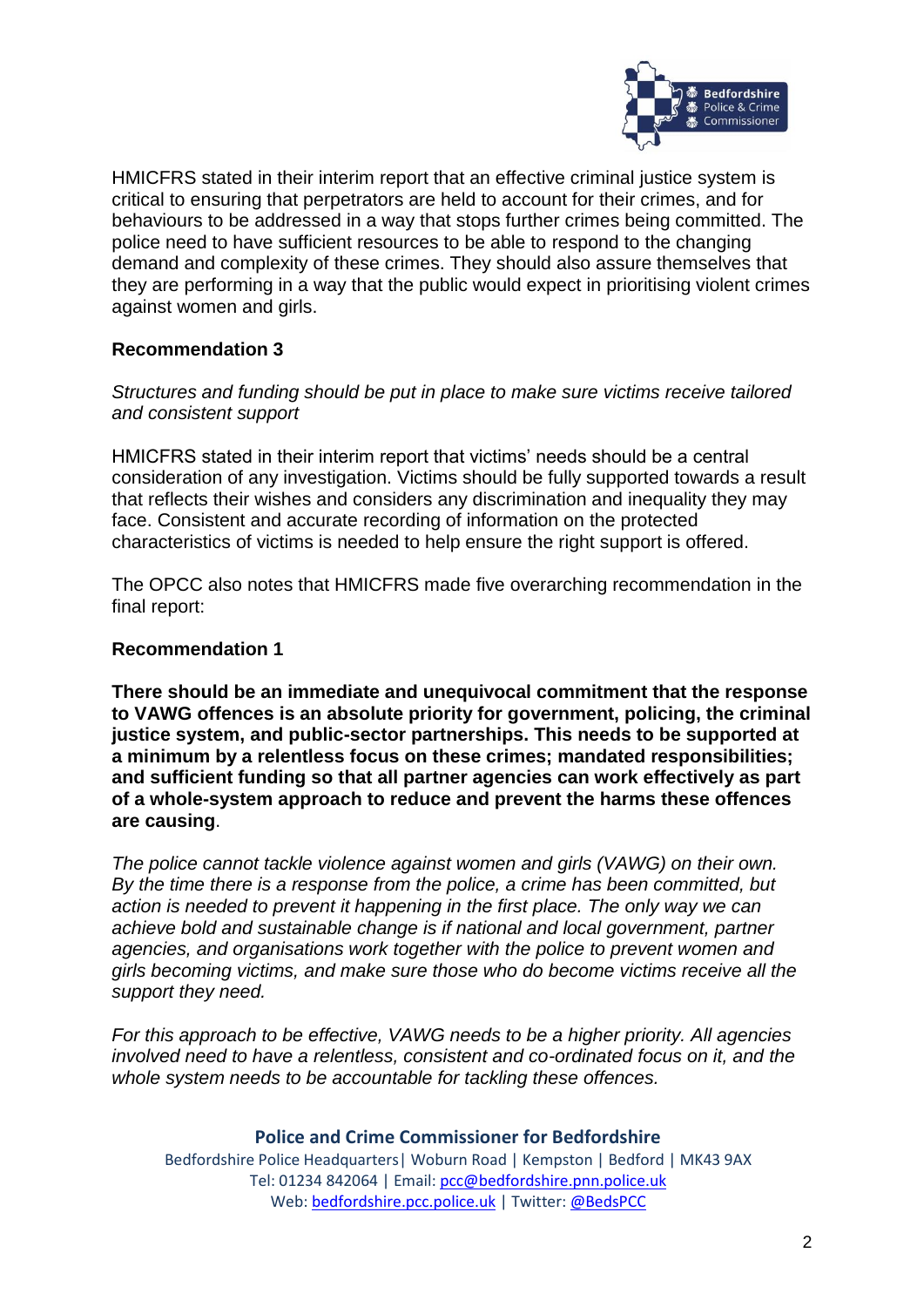

*We recommend the following actions, all of which are needed to make sure the whole-system approach is successful in protecting women and girls. These actions should be supported by a clear and rapid implementation plan that provides a pathway for how and when change is going to happen*.

To increase the prioritisation of VAWG offences in policing, we recommend:

# **Recommendation 1.1**

Immediately, the National Police Chiefs' Council and the Home Office should jointly appoint a full-time NPCC VAWG National Delivery Lead to lead on all police activity related to violence against women and girls. The lead should act as a point of contact for each police force, work closely with the College of Policing to make sure best practice is identified and communicated, ensure progress is monitored, act as the 'voice of policing' at cross-sector national discussions and regularly report to the Home Secretary.

## **Recommendation 1.2**

Immediately, the Home Office should add the policing of violence against women and girls to the Strategic Policing Requirement.

### **Recommendation 1.3**

By December 2021, the Home Office should make sure that violence against women and girls is a priority for the ministerially chaired crime and policing performance board.

### **Recommendation 1.4**

By January 2022, the Home Office and the national policing lead should develop a new National Policing Strategy for violence against women and girls (VAWG), to elevate the priority of VAWG and set a clear direction to forces on what is expected. Consideration should be given to establishing an annual strategic assessment of VAWG to support this strategy, and to using the 4Ps as a delivery framework to implement it. This framework should emphasise the role of effective partnership working, a strong and clear policing culture, and continuous improvements across all the four strands.

*To increase the prioritisation of VAWG as part of a whole-system approach, we recommend:*

#### **Police and Crime Commissioner for Bedfordshire** Bedfordshire Police Headquarters| Woburn Road | Kempston | Bedford | MK43 9AX Tel: 01234 842064 | Email[: pcc@bedfordshire.pnn.police.uk](mailto:pcc@bedfordshire.pnn.police.uk) Web: [bedfordshire.pcc.police.uk](http://www.bedfordshire.pcc.police.uk/) | Twitter[: @BedsPCC](https://twitter.com/BedsPCC)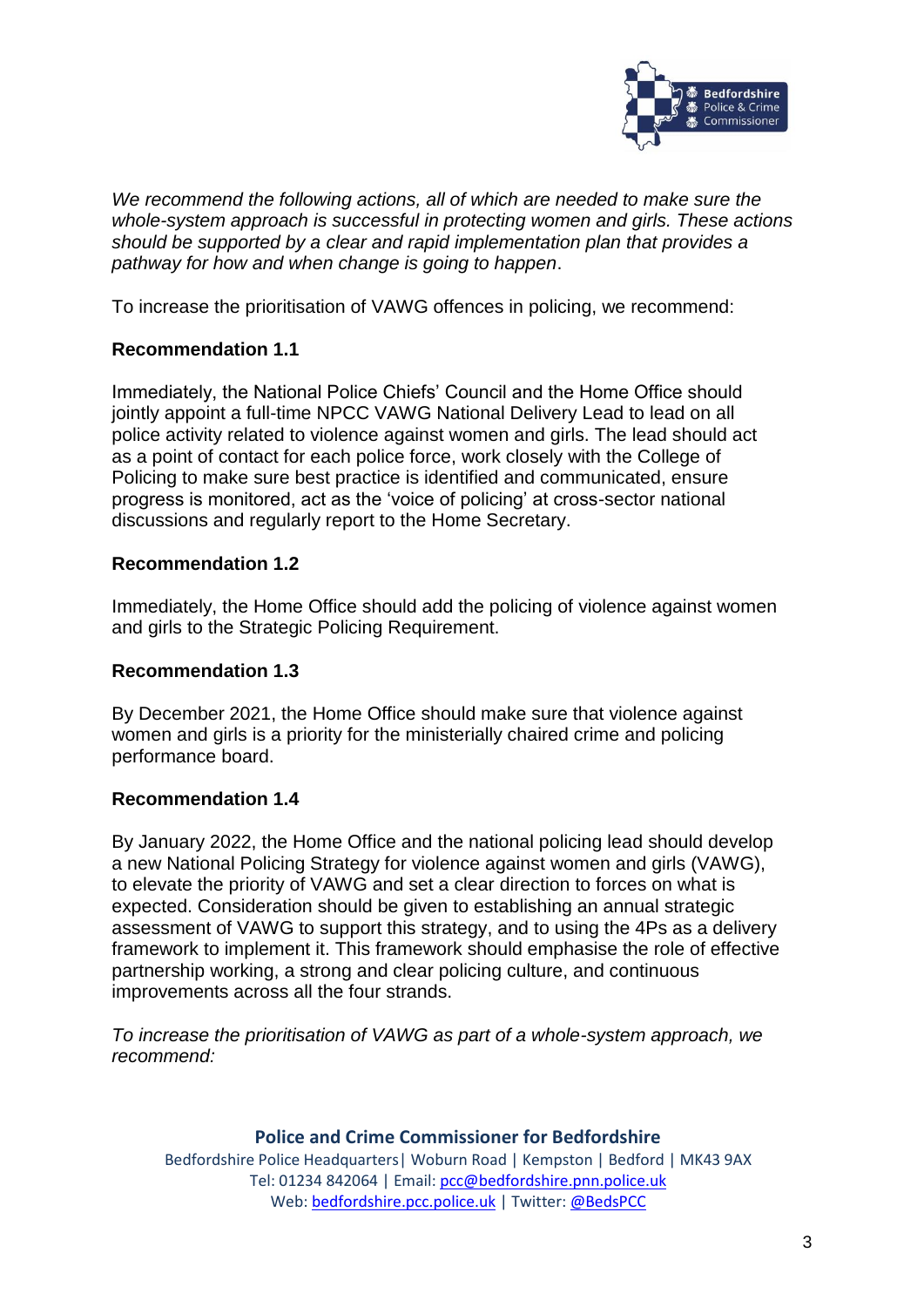

## **Recommendation 1.5**

By March 2022, the Home Office should work with other government departments, including the Department for Education, Department for Health and Social Care and Ministry of Justice, to come to an agreement on the measures and actions that each partner agency needs to implement both at national and local levels to encourage joint responsibility in tackling violence against women and girls. This should be co-ordinated through the planned Home Secretary-chaired board. The agreement should also include sustained, multi-year funding to support collaboration between agencies, where they have joint responsibilities, and serious consideration of:

- a new statutory framework and statutory quidance to define roles, responsibilities and expectations; to standardise existing non-statutory arrangements; and to allow better accountability at local level, and support and scrutiny at national level;
- as part of this: a statutory duty requiring the police and relevant partner agencies to work together to collectively take action to prevent the harm caused by violence against women and girls (VAWG). In doing this, the Home Office should consider whether this could be included in any existing duties; how duties for safeguarding children will interact with and complement the changes; and how this duty will be incorporated into the new statutory framework for VAWG.

### **Recommendation 2**

**The relentless pursuit and disruption of adult perpetrators should be a national priority for the police, and their capability and capacity to do this should be enhanced.**

#### **Recommendation 2.1**

By March 2022, the Home Office and the relevant National Police Chiefs' Council leads should review police capability and capacity to relentlessly pursue and disrupt the perpetrators of violence against women and girls offences and enhance these, as necessary.

#### **Recommendation 2.2**

As part of the work to develop the Government's domestic abuse perpetrator strategy, the Home Office should carry out an urgent review of the role of the detective constable. This should establish appropriate incentives, progression

#### **Police and Crime Commissioner for Bedfordshire**

Bedfordshire Police Headquarters| Woburn Road | Kempston | Bedford | MK43 9AX Tel: 01234 842064 | Email[: pcc@bedfordshire.pnn.police.uk](mailto:pcc@bedfordshire.pnn.police.uk) Web: [bedfordshire.pcc.police.uk](http://www.bedfordshire.pcc.police.uk/) | Twitter[: @BedsPCC](https://twitter.com/BedsPCC)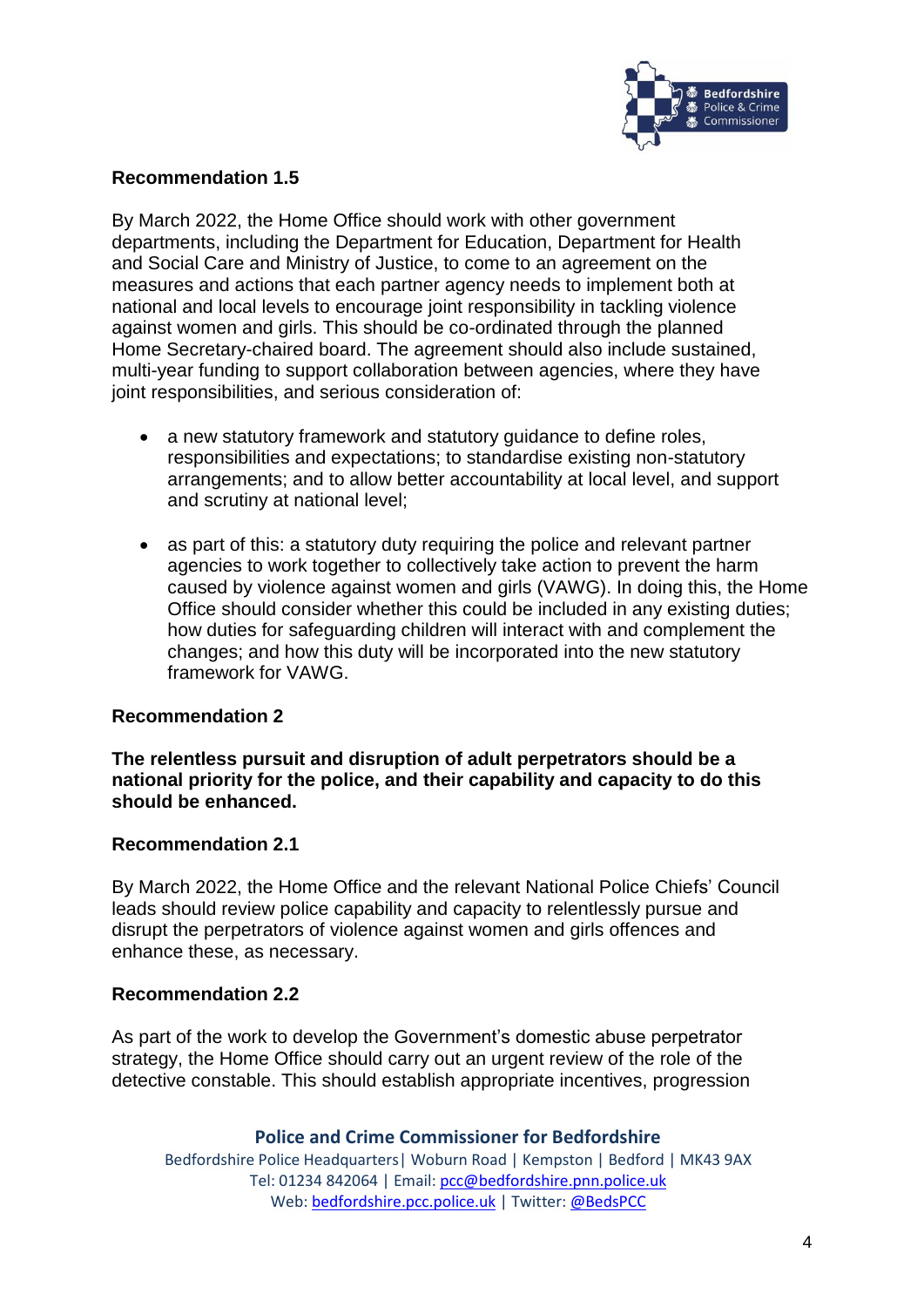

and support for both officer and staff investigators to encourage this career path. This review should include specific recommendations to make sure there is adequate capacity and capability in every force to thoroughly and effectively investigate violence against women and girls offences.

## **Recommendation 2.4**

By March 2022, as part of the work to establish and implement the Government's perpetrator strategy, the NPCC VAWG National Delivery Lead, the Home Office and the Ministry of Justice should co-ordinate work to improve, review and standardise the current arrangements and capability for the management of VAWG offenders. This should aim to increase consistency in the use of multi-agency public protection arrangements, multi-agency tasking and co-ordination, and integrated offender management, and make recommendations to ensure there is sufficient capacity in the system to manage VAWG offenders effectively

### **Recommendation 3**

### **Structures and funding should be put in place to make sure victims receive tailored and consistent support.**

*Victims' needs should be a central consideration of any investigation. Victims should be fully supported towards a result that reflects their wishes and considers any discrimination and inequality they may face. Consistent and accurate recording of information on the protected characteristics of victims is needed to help ensure the right support is offered.*

*The best result may not always be one within the criminal justice system. The needs of the victim are often complex. This means the range of support they should be given access to should be carefully considered and co-ordinated across victim services –some of which will be commissioned and others of which will be independent, such as advisers/advocates – and other agencies, including health and local authorities.* 

*An effective pathway needs to be in place that offers the victim the right bespoke support, as well as the reassurance that they will be kept safe from any further violence by the perpetrator.*

*We recommend:*

### **Recommendation 3.1**

By March 2022, informed by and connected to work on the proposed Victims Bill,

**Police and Crime Commissioner for Bedfordshire** Bedfordshire Police Headquarters| Woburn Road | Kempston | Bedford | MK43 9AX Tel: 01234 842064 | Email[: pcc@bedfordshire.pnn.police.uk](mailto:pcc@bedfordshire.pnn.police.uk) Web: [bedfordshire.pcc.police.uk](http://www.bedfordshire.pcc.police.uk/) | Twitter[: @BedsPCC](https://twitter.com/BedsPCC)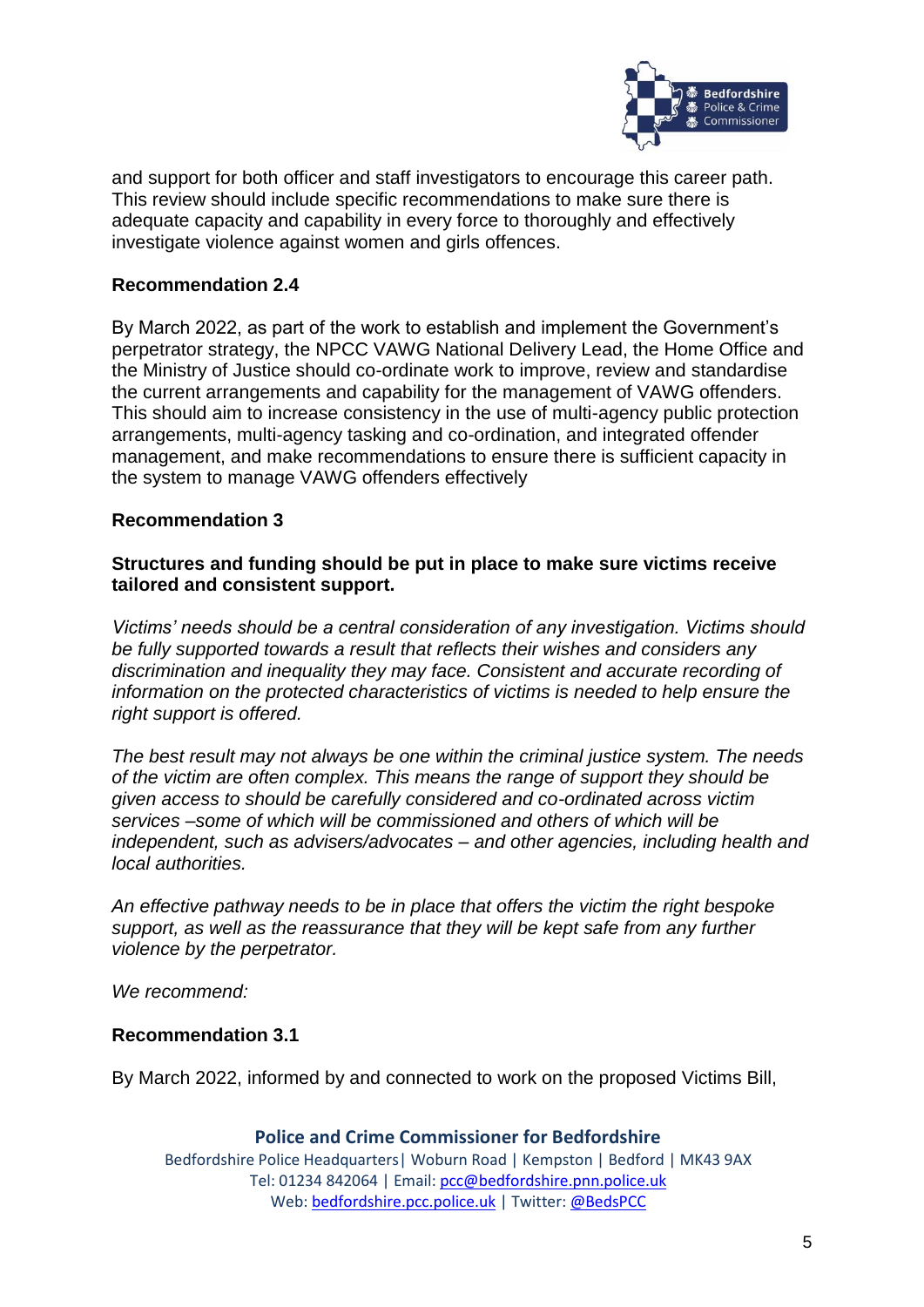

the Ministry of Justice, Home Office and other government departments should review funding to ensure it is sufficient for specialists to support victims making complaints to the point that they have received the outcome they need. The aim should be to provide funding so that an independent (non-legal) adviser/advocate is available to support victims of domestic abuse and sexual violence as they go through the criminal justice system (and should consider this

# **Recommendation 4**

**All chief constables should immediately review and ensure that there are consistently high standards in their forces' responses to violence against women and girls and should be supported in doing so by national standards and data.**

*We recognise that elements of the whole-system approach we have recommended in this report will take time to establish. This could mean a delay to improvements in the service received by victims, and in the consistent effectiveness of policing in response to violence against women and girls more broadly.*

*Given this, and the significant inconsistencies between forces identified in this inspection, we are therefore recommending that all chief constables immediately review and improve the processes and practices related to VAWG in their forces, to make sure they are effective and consistent. Forces should be supported in this by much clearer national standards and data, and consistent and comparative information about the capacity and capability required to make improvements.*

*HMICFRS recommend:*

### **Recommendation 4.1**

By March 2022, chief constables should establish and publish an action plan that specifies in detail what steps the force will take to improve and standardise its approach to responding to violence against women and girls offences, with the aim of ensuring policies, processes and practices are effective, actively monitored and managed, and meeting national standards. This should include (but is not limited to) improving and standardising:

- the use of police powers to protect women, including arrest of perpetrators, use of pre-charge bail, the applications for orders (where appropriate) and processes for responding to breaches of non-molestation and other orders;
- the use of the Domestic Violence Disclosure Scheme;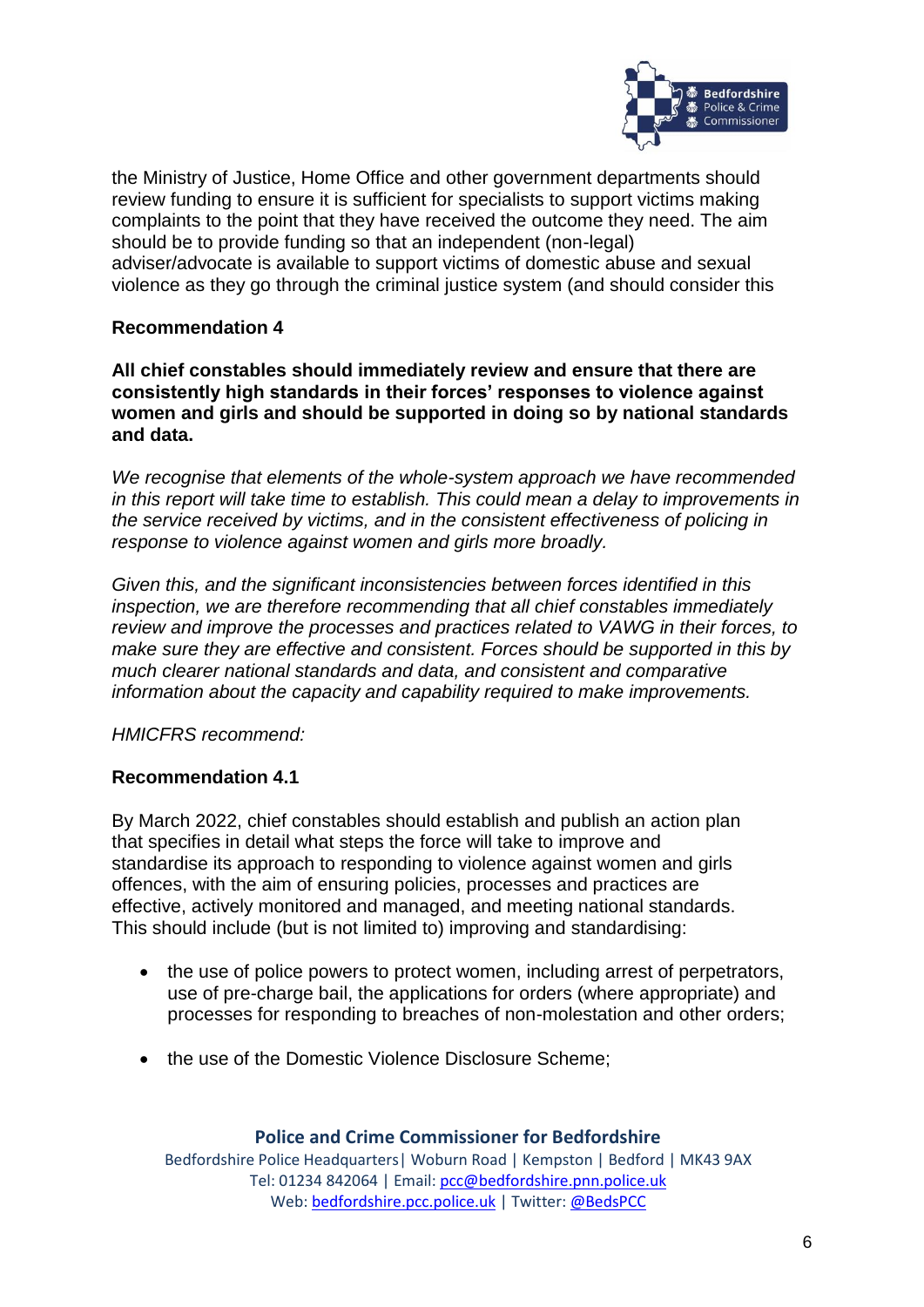

- the capability of generalist and specialist staff to respond to violence against women and girls offences effectively, including consistent understanding of newer offences (such as coercive control);
- the identification and management of high-harm violent offenders against women and girls (in partnership with other organisations);
- the identification and protection of the most at-risk victims of violence against women and girls offences (in partnership with other organisations); and
- internal and public communications related to violence against women and girls to ensure that messages raise awareness of the risk and emphasise the seriousness of the issues

### **Recommendation 4.2**

By December 2021, the NPCC VAWG National Delivery Lead should set a framework for the force-level action plans, and work with chief constables to make sure their action plans are in place. By June 2022, the national lead should then provide HMICFRS with an assessment of national progress, which establishes any potential gaps and areas for improvement.

This force-level activity should be supported by clearer standards and improved performance monitoring, to help chief constables better assure themselves of their forces' effectiveness in responding to VAWG, and to allow greater accountability, support and direction at local and national levels.

#### **Recommendation 4.3**

Immediately, the College of Policing should develop a violence against women and girls minimum standard, creating a consistent and clear standard for police investigations. The Home Secretary or the College of Policing should then consider whether to use their powers under section 53A of the Police Act 1996 to require police forces to adopt the procedures and practices it sets out.

#### **Recommendation 4.4**

By March 2022, the College of Policing and the National Police Chiefs' Council should establish mechanisms and processes to allow rapid and consistent sharing of evidence, information, and evaluation on new and effective ways of working in response to violence against women and girls offences.

#### **Police and Crime Commissioner for Bedfordshire**

Bedfordshire Police Headquarters| Woburn Road | Kempston | Bedford | MK43 9AX Tel: 01234 842064 | Email[: pcc@bedfordshire.pnn.police.uk](mailto:pcc@bedfordshire.pnn.police.uk) Web: [bedfordshire.pcc.police.uk](http://www.bedfordshire.pcc.police.uk/) | Twitter[: @BedsPCC](https://twitter.com/BedsPCC)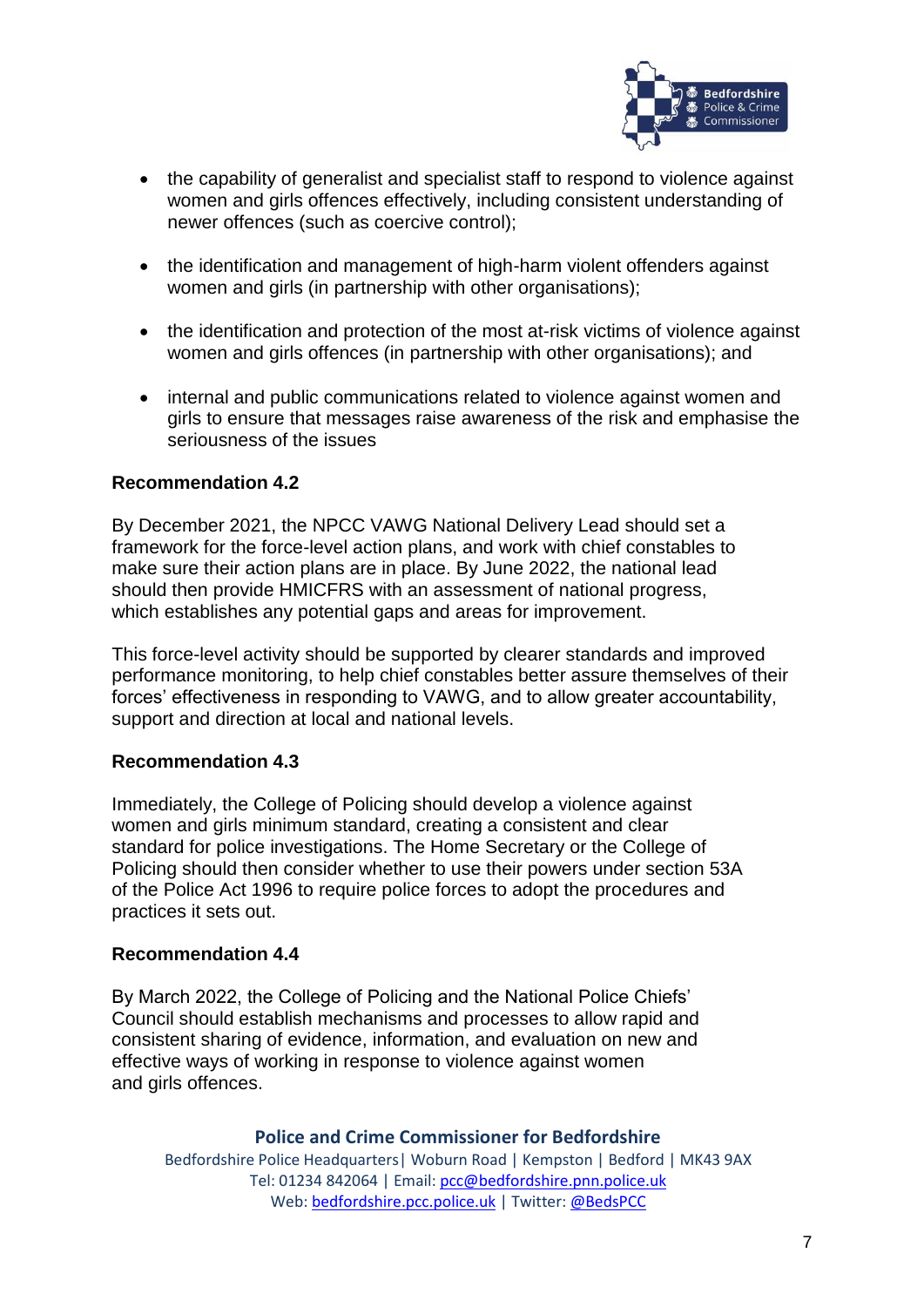

### **Recommendation 4.5**

By December 2021, the Home Office together with other government departments should introduce a set of measures to monitor improvements in the criminal justice system approach to all crimes that disproportionately affect women and girls. This should be developed together with women and children's representatives and include a strong focus on evidence of victim experience (and include such information as is necessary to identify and act on variation in service provided to women with different protected characteristics). The measures should enable better accountability and support at local and national levels. Where possible, this should complement the work the Government is already doing following its end-to-end rape review to develop a 'scorecard' for measuring improvements to rape crimes.

#### **Recommendation 4.6**

By March 2022, the Home Office should work with other government departments, policing, and victim representatives and support organisations to build awareness of the importance of ensuring communications and terminology related to violence against women and girls are appropriate and don't have any unintended consequences.

#### **Recommendation 5**

### **Immediate review of use of outcomes 15 and 16 in violence against women and girls offences.**

*HMICFRS are recommending immediate action to increase supervision and understanding of the use of these outcome codes (recommendation 5).*

*An unacceptably high number of domestic abuse, rape and other violence against women and girls cases are closed by the police using outcome codes 15 and 16. These numbers vary between forces, and there are significant gaps in the data and information gathered about these outcomes. This makes it impossible for policing to assure itself (or victims) that they are consistently closing these cases appropriately.*

*We therefore recommend that:*

**Recommendation 5.1**